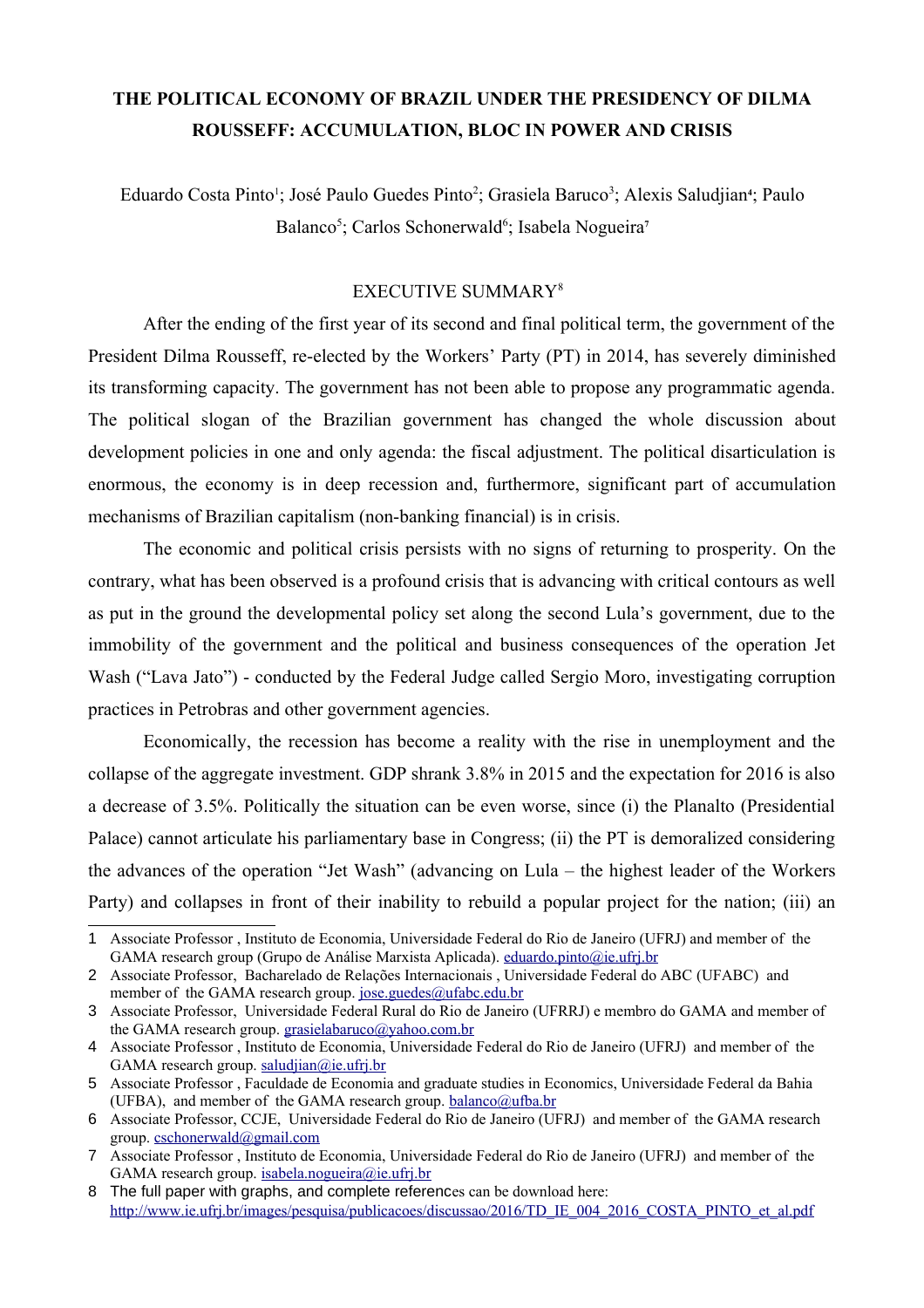extreme distrust of the dominant sectors, the general population and significant left-wing parties (even members in the Workers Party) on President Dilma Rousseff and the economic policy in general; and (iv) the eventuality of the Impeachment is surrounding the Planalto Palace as an important instrument of pressure from the bloc in power (dominant sectors) and their representatives (the political scene) for the government to proceed in the direction of fiscal adjustment and, if possible, in the direction of a new round of neoliberal structural reforms.

Thus, this article aims to analyze, through the critique of political economy approach, the dynamics of the governmental period of Dilma Rousseff (2011-2015) and the ongoing crisis in order to identify the main factors that led to such structural crisis under the effects of the operation Jet Wash ("Lava Jato") and the possible consequences of this crisis in terms of short (fiscal adjustment, impeachment, government lethargy and distressing of PT) and long term (new rounds of pro-capitalist neo-liberal reforms and restructuring of the capitalist blocs ).

First the article presents the main theoretical elements (accumulation; the bloc in power; political scene - parties, House, Senate, etc. -; State and its policies, and crisis), the critique of political economy, following the lines proposed by Marx, Gramsci, and Poulantzas, which were used as analysis axis of the Dilma Rousseff governments and the ongoing crisis.

Prior to this analysis, it was necessary to present the broader lines of the Lula governments in order to understand the current crisis. Synthetically it can be said that the pattern of accumulation of the Brazilian capitalism, inserted in the international context of extreme bonanza over the Lula government (2003-2010), set up a unstable ground for an economic development agenda (formed by the Brazilian bourgeoisie, the PT government and by the trade union movement and popular), without the need to disarm the dominance of the banking and financial sectors, which allowed the configuration of a win-win for all segments (dominant sectors, traditional middle class, "new middle class" and poor). More specifically it is possible to identify four stages (acts) shaping that period, namely:

**First Moment (Act)**: The failure of the neoliberal model adopted by the former Brazilian President Fernando Henrique Cardoso (FHC) to fulfill the promises of growth, stability and income distribution has allowed the candidate's electoral victory of Luiz Inacio Lula da Silva of the Workers Party in 2002. Both the greatest part of the population as well as part of the Brazilian dominant sectors, were looking for a transformation in the political agenda. However, in the case of the latter, not those changes proposed by the PT's historic program. One of the clearest signs of this intention was expressed in the strong currency crisis occurred in the middle of the election campaign of 2002. The large amount of dollars that left the country could be interpreted as a message of the dominant sectors (national and international) to the PT that not agreeing with the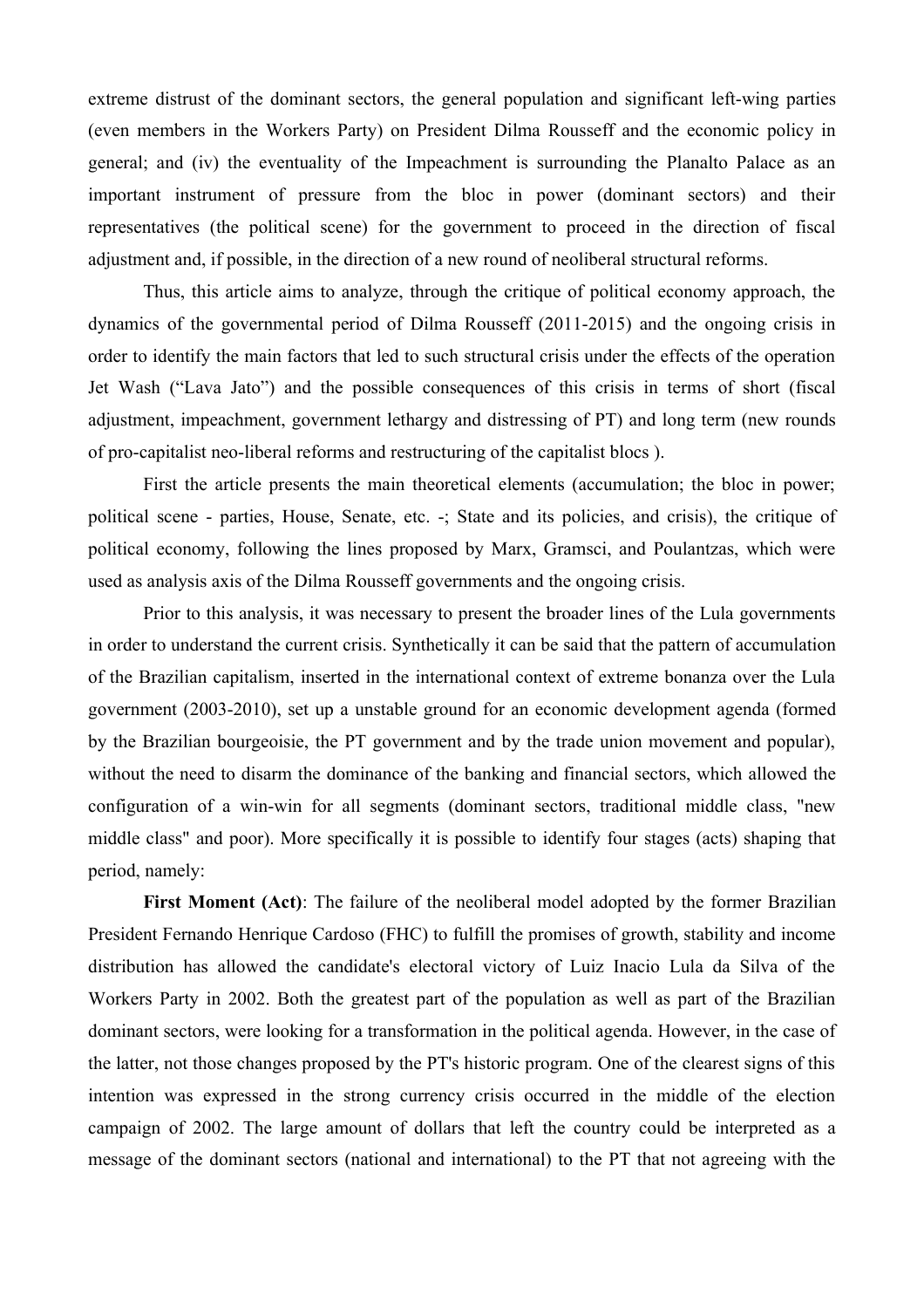historical program of the political party, so if it was going to be fully applied would imply a path with many difficulties to win the election and govern the country.

**Second Moment (Act)**: Lula and the main personalities of the PT chose the line of least resistance which, at that time, represented an agreement with the Brazilian dominant sectors: banking and financial. Evidence of this were, for example, restricted meetings of Lula as candidate and his closest staff (Aloisio Mercadante, José Dirceu, Antonio Palocci etc.) with Febraban (Banking federation). These meetings stated clearly that the possible winning of Lula would represent disruptions. The "Letter to the Brazilian People" publicly signaled what was already being discussed with the owners of the big banks. One of the axes of this agreement was the maintenance during the Lula government, of the macroeconomic regime of the FHC government (inflation targeting systems, primary surpluses and floating exchange rate).

It should be noted that this unstable and contradictory arrangements were characterized and justified in economic terms for a permanent "state of emergency" due to deleterious events such as the threat of capital flights (maintenance of the Investment Grade), currency crises and the return of inflation (Paulani, 2008). And also, at the representation level, because of constant suspicion in relation with Lula, since it was not trivial at that time the acceptance to become President a person that was a poor northeastern migrant, metallurgical and formed under the Workers' Party by the Brazilian dominant sectors - marked by the logic and the hierarchy of the *Casa Grande-Senzala* -.

**Third Moment (Act)**: Flexibilization of the macroeconomic regime in Lula's second term after the "Mensalão" (monthly allowance) scandal, and especially after the international crisis that began in 2007 in the midst of a situation that had a less limiting external constraint, given the accumulation of International Reserves. The development agenda focused on credit expansion, raising minimum wages and income transfer programs, the creation of the PAC (Growth Acceleration Program) and the Minha Casa Minha Vida program, the expansion of Petrobras' activities and the National Bank for Economic and Social Development (BNDES) and, in general terms, the countercyclical policies of the international post-crisis period (TEIXEIRA & PINTO, 2012).

Despite the maintenance of the macroeconomic regime, the flexibilization of economic policies fostered a higher GDP growth (3.5% on average between 2003 and 2006 and 4.7% between 2007 and 2010), investment (3.3% on average between 2003 and 2006 and 7.3% between 2007 and 2010) and spending on income transfer policies, which provided higher growth rates, increased household consumption (mainly through the internal market), distributive improvement and reduction of extreme poverty. This was only possible because of the favorable international situation, marked by broad international financial liquidity, with low interest rates in developed countries and the significant improvement in terms of trade of Brazil (which increased by 37%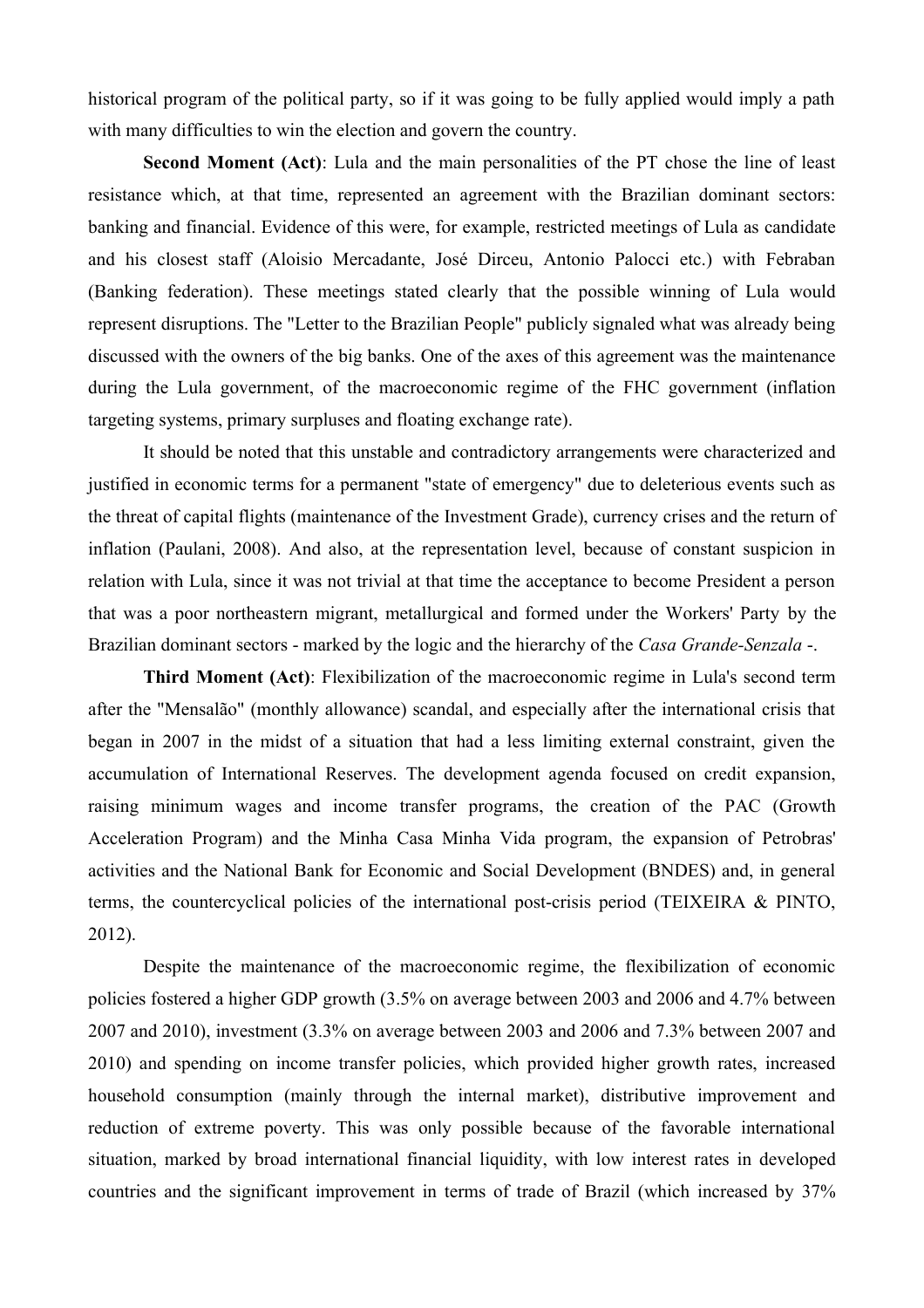between 2002 and 2011). The international condition was a macroeconomic bonus, reducing external and fiscal constraints, allowing further expansion of domestic demand without leading to internal and external imbalances.

The extremely favorable international environment during Lula's mandates has also enabled, an uncommon period of rapid capitalist accumulation in the country, setting up a win-win situation. This allowed the growth of the mass consumption market, that later on proved to be unstable and heavily dependent on the external environment, because at the same time, no structural changes in terms of production and relations of domination were seen (hegemony of maintaining banking and financial sector) or were ever introduced. Thus, it was possible to grow and distribute income without affecting earnings and the power of the financial sector and, simultaneously, generate higher earnings for the productive sectors (industry and services) and workers and reduce extreme poverty. All segments of society have been better off (even if unequally).

It can be seen empirically that "never before in the history of this country" (a phrase used repeatedly by former President Lula) so many people have run-away extreme poverty. The incorporation of the poorest to the capitalist consumption allowed the legitimation of domination of the bloc in power (banking and financial sector, processing industry, construction, during this period).

**Fourth Moment (Act)**: Since 2005, the pro-growth agenda has focused on domestic markets, so there were expansions in the capital accumulation of national and international industries and construction along with the growth of the economy. Thus, these segments began to exert more influence over the Brazilian State and the discussion of developmentalism returned to the debate among academics and among makers of public policies within the State bureaucracy. This new phase of capitalist accumulation throughout the Lula period, especially in his second term allowed the government to articulate a coalition of interests (political "development" front) between the bourgeoisie and part of the trade union and popular movement (Boito JR, 2012). All this without making it necessary to take the power of banking and financial segments continued showing high rates of return (20.7% between 2007-2010).

This policy front was built from three axes. The first was marked by the strong interaction between the Lula government and segments of intensive commodities industry capital (JBS Friboi, BRF, Vale, Gerdau, Votorantim) and construction (Construtora Odebrecht, Camargo Corrêa, Andrade Gutierrez, Queiroz Galvão , Construtora OAS and Galvao), which aimed to create and strengthen the great national economic groups through special programs of credit and equity participation, via BNDES performance through support for internationalization and through investment strategies for Petrobras linked to domestic content requirement for the acquisition of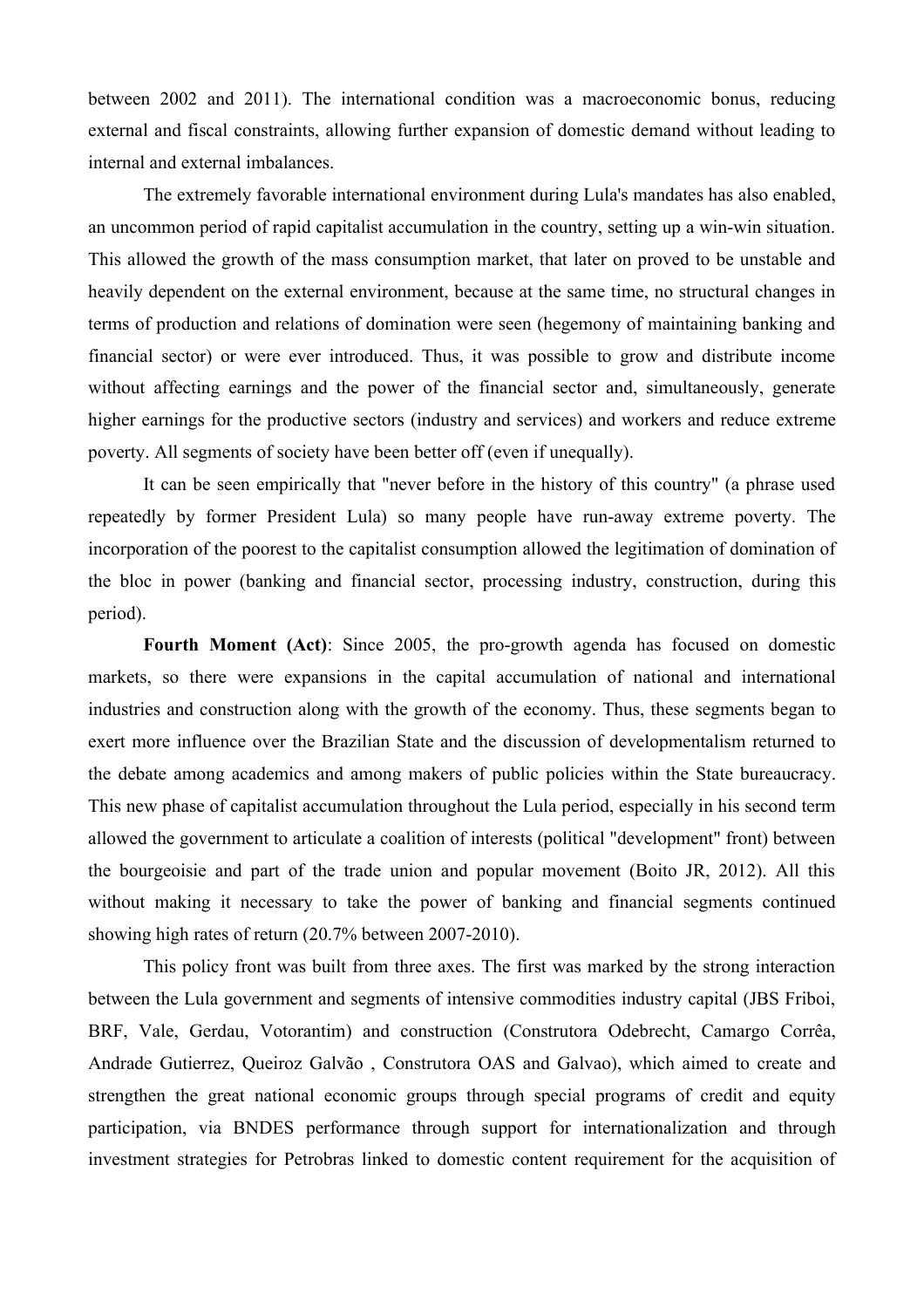inputs by the State (Boito JR, 2012; WALNUT & OLLINAHO, 2015; FILGUEIRAS, 2012; ALMEIDA & OLIVEIRA & SCHNEIDER, 2014).

The second axis of this coalition of interests was built through short-term credit expansion to businesses and families and wage gains (real increase in the minimum wage and average real income) for workers in various productive sectors that were responsible for an expansion of the aggregate consumption. That was a consolidation process to support the trade union movement and the popular developmentalism front (Boito JR, 2012).

The third area concerns the relationship between the developmentalism political front (of the Brazilian bourgeoisie, the PT government and trade union and popular movement) and the banking and financial sector. There was no need to perform neither a displacement of surplus between the economic sectors nor to reorganize the structures of power of Brazilian capitalism in its mediations with the State power cores, historically marked by strongly interpersonal relations between the private and the State owned sectors. Indeed, economic growth, the macroeconomic context bonus due to the international economy, allowed gains for all segments of Brazilian society. The progress of the developmental front, at this point, did not imply the end of the "agreement" between the PT government and the Brazilian banking and financial sector, already built during the first election of Lula. The distributive conflict between capital and between capital and labor, was mitigated by the Lula government, but remained dormant waiting for the outbreak.

It should be emphasized that this developmentalism political front and its "peaceful coexistence" with bank-fincance segments (third axis hereinbefore) were built in the midst of many contradictions, which were eased in cyclical terms, the highest economic growth (capital accumulation) by extraordinary international bonanza and its positive macroeconomic effects, and the political skills of President Lula to lead this fragile alliance that "turned to dust" during the Dilma government.

The economic dynamics and the Dilma Rousseff government policy intensified the historical contradictions of Brazilian capitalism between accumulation and distribution. This led to a crisis of structural nature (breakdown of the organizational forms of the relationship between public and private - State and large private companies - of Brazilian capitalism, without the emergence of new institutional forms) and to consequences of short and long term for Brazilian society. As for the crisis factors, there is a set of economic and political intertwined factors (end of international bonanza; end of the developmentalist political front built during the second Lula's government, narrow-minded voluntarism of President Dilma, Lava Jato operation; government disarticulation on the political scene, etc.) that became obstacles to the accumulation process, reflecting the contradictions of the process of both production and reproduction of Brazilian capitalism. More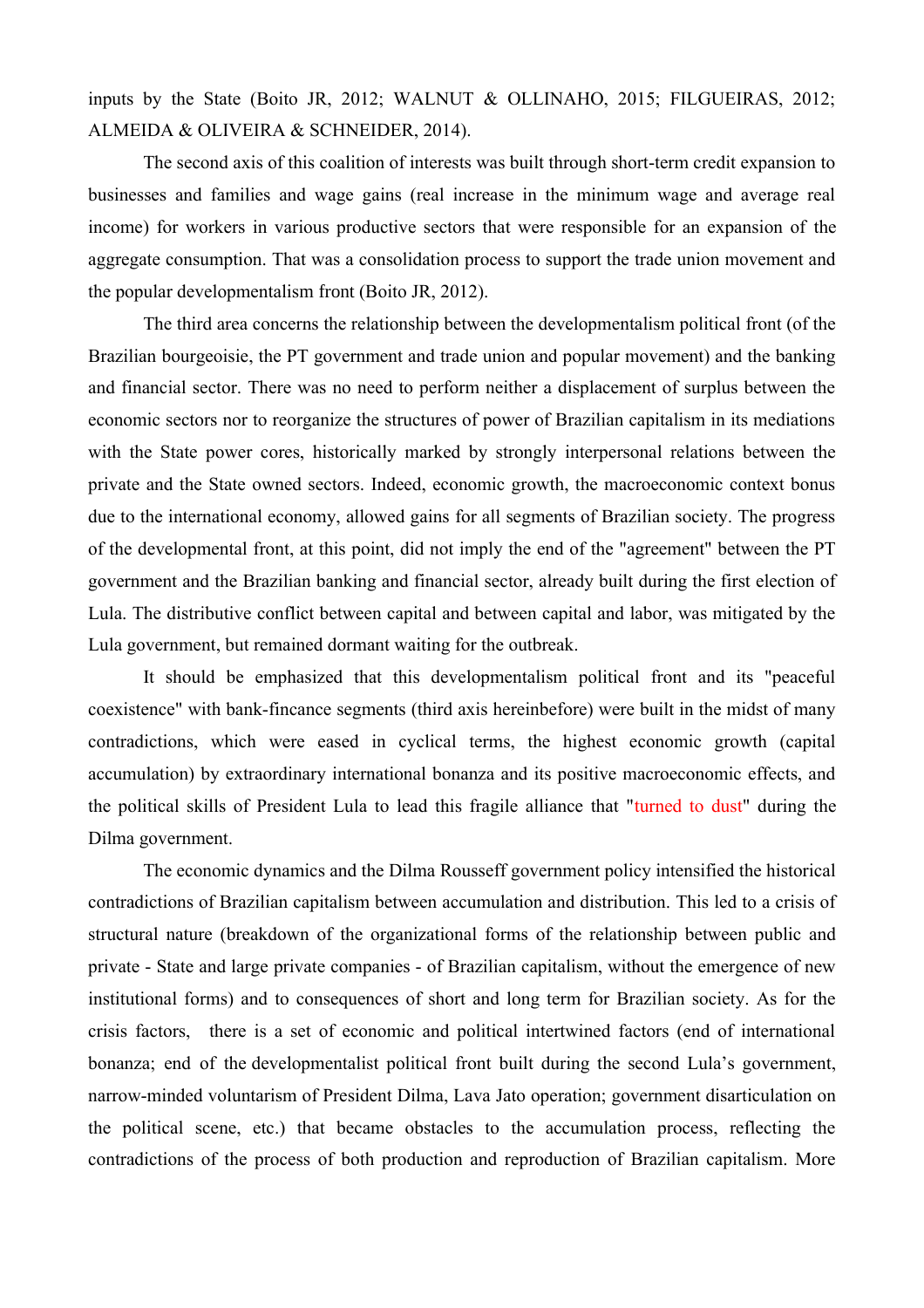specifically it is possible to identify four stages (acts) structuring of government Dilma to date, namely:

**Fifth Moment (act)**: The first two years of the first government Dilma (2011-2012) were marked by some hard-hitting measures, inter alia:

1) The resignation of ministers involved in corruption;

2) The reduction of the Central Bank (SELIC, *Sistema Especial de Liquidação e de Custódia*) interest rate (in nominal terms, from 12.5% in August 2011 to 7.25% in April 2013) and of the high spread of Brazilian banks by increasing competition via lower interest rates to customers adopted by the Banco do Brasil and Caixa Econômica Federal (two major public-private Brazilian banks);

3) The change in the exchange rate policy management, which has to adopt no explicit bands, nominally seeking to devalue the real - from  $1 \text{ R } $/ \text{ US } $ 1.58 \text{ in July}$ 2011 to 1 R \$ / US \$ 2.03 in November 2012 - in order to restore the competitiveness of the manufacturing industry along with the adoption of protective measures to help the recovery of the industry's competitiveness through the Greater Brazil Plan (*Plano Brasil Maior*). These measures have been articulated to greater involvement of BNDES in the investment credit programs, especially those linked to the program to sustain aggregate investment (*Programa de Sustentação do investimento)*, and to Petrobras and its national content purchasing policy. It should be noted that the defensive strategy for national industry eliminated the exchange rate appreciation policy that was, throughout the 2000s, the main inflation control instrument used by the Central Bank of Brazil. Inflation began to rise from 2012; and

4) changes in public concessions programs that provided reductions in the rates of electricity bills by 20%, and public provision of transport services (ports, roads, railways, airports etc.), seeking to increase private investment in infrastructure. Trying to take advantage of the drop in the basic interest rate and its effect on investment decisions, the reforms proposed reductions in rates of return in the electricity sector and new concessions.

At that time, the style and strong personality of Dilma Roussef, compared to the conciliatory style classes adopted by former President Lula, would signal, for many, a new stage of economic and regulatory measures that could tame the exclusive Brazilian capitalism, characterized by high rates of return, especially in the banking and financial sector, high concentration of income and property and high poverty, despite social improvements made in previous years. Dilma would be going beyond Lula, breaking the "agreement" between the Workers Party (PT) and the dominant sectors of the Brazilian capitalism (banking and financial); and advancing the development strategy (broadening the development policy fostered during the second term of Lula's government),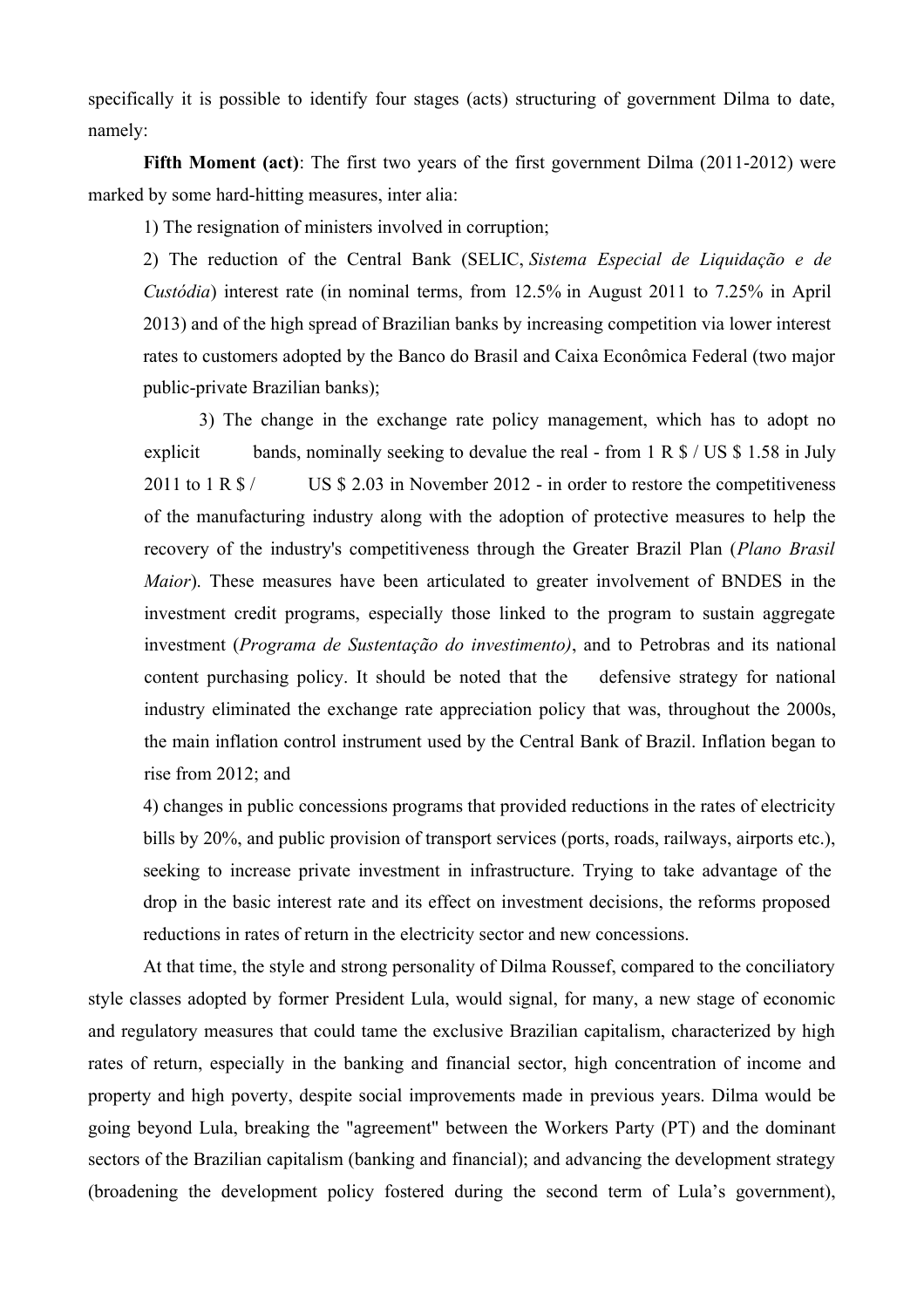seeking to maintain high GDP growth rates with the inclusion of the poorest segments of the population.

The adopted economic measures have not achieved the expected effects in relation to the dynamics of GDP - which grew 3.9% in 2011 and only 1.9% in 2012 - and investment, which expanded 6.7% in 2011 and only 0, 8% in 2012, but even so, ensured the maintenance of employment and income of the population. This low dynamism can be explained partly by the new phase of the international situation, now more unstable, which generated a reversal of the terms of trade for Brazil (11% between 2011 and 2013), implying a macroeconomic burden in the balance of payments and an income effect. But it can also be explained by the difficulty in leveraging private and public investment, which will deteriorate throughout the second half of the first government Dilma. This circumstance is illustrated by the low growth of gross fixed capital formation of 0.7% on average between 2013 and 2014, due to (i) the continuous increase of the Selic interest rate from 2013 (which jumped from 7.25% in April 2013 to 11% in August 2014), (ii) the very economic slowdown (which led to fall in both the level of capital use and the rate of return on capital), (iii) changes in profitability parameters of the electricity sector and concessions (which inhibited investment energy and infrastructure, two of the largest segments in terms of investment), and (iv) the deceleration of Petrobras' investments since 2011 (due to its financial problems, the Lava Jato Operation internally and the oil price fall in the international market).

The economic downturn, combined with the new unfavorable international context, implied the reduction in rates of return of the dominant segments, with the exception of the banking and financial sector, generating significant negative impact on capital accumulation in Brazil. Between 2010 and 2014, the rates of return on shareholders' equity (ROE%) of the 500 largest companies (non-bank), the food and beverage companies (the six industry's largest), the oil production (Petrobras) and of manufacturing of steel and related companies (the six largest industry) decreased respectively from 10.7% to 3.5%, from 13.9% to 13.1%, from 11.4% to -7% and from 14.3% to  $3.1\%$ .

In this scenario of economic slowdown, the only segment that saw its profitability growing was the banking-financial combo, which rose from 20.7% in 2010 to 23.3% in 2014. Ironically, the segment that had been chosen by President as the target of her attacks by reducing spreads and profitability, which was achieved better results due to the increase in the Selic interest rate from 2003 to Singer (2015, p. 50)

> *to systematically raise the Selic, restored to previous typical duality to the test [developmentalism], in which, while the Treasury sought ways to make the economy take off, the Central Bank bet contraction, silted resources to rentiers. From there, developmentalism offers deaf resistance, but increasingly weakened, the pressure in favor of neoliberal shock. In the following months, in addition to the continuous increase in interest rates, cutting public investment, increasing the rate of return in*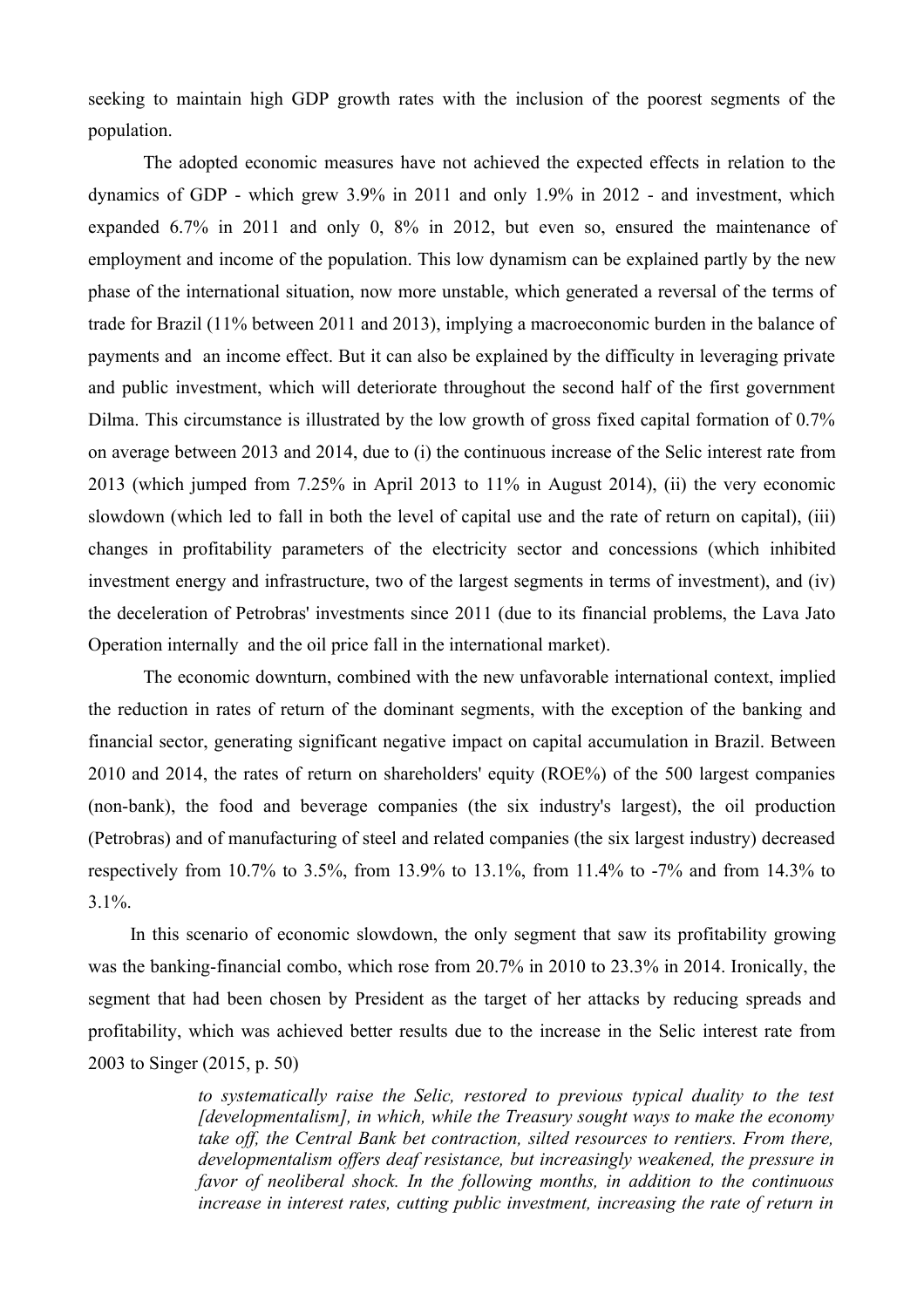*concessions, the reduction of restrictions on speculative capital and privatization in the transport sector would characterize the comeback to liberal measures.* (our translation)

**Sixth Moment (act)**: From 2013, the Dilma government will retreat little by little in its most expressive strategies since the beginning of the government, especially with the systematic increase of the interest rate, with increasing rates of return of public concessions and privatization in the transport area. Because of the pressure of the power bloc (financial business segments), of the inflation rise and the overall decline in profitability of companies (non-bank/finance), Dilma government retreated, trying to restore the unstable developmentalism policy front. Trying to maintain this political front (delivering positive rates of return for the bourgeoisie and maintaining employment and income for the trade union and popular movement), the Dilma government had to expand the exemptions and subsidized credit for large industrial companies, which jumped from 0.2% of GDP in 2009 to 1% of GDP in 2014.

This put even further pressure on public accounts due to the increase in primary expenditure (which jumped from 17.7% of GDP in 2009 to 18.9% of GDP in 2014), which were already deteriorating with the rise in the interest rate. This led to a rise in spending with 4.54% interest of GDP in 2012 to 5.64% of GDP in 2014. The option of the Government for instruments of demand stimulus via their current spending has thus been reduced.

The difficulties in the economic field became bigger and bigger with the external deterioration, with the worsening of public finances and the slowdown of accumulation. Politically, the government was also gradually losing organizational capacity. The President proved to be a disaster in the field of political skill, the antithesis of his predecessor. Her inability to dialogue proved to be impressive, as it showed little stomach for political conversation with deputies and senators and even members of her party. The government was losing votes and ability to abide agendas in Congress, increasing dissatisfaction within the political scene.

The President actually assessed that could proactively frame the political scene and the power bloc of Brazilian capitalism without a solid alliance interclass, and / or intense political mobilization of workers,. She believed that her State power (her position as President) stemmed from her own strength (in the Weberian style) distinct from class power that would enable the implementation of structural changes. A design realized by specialists/experts without class interests would be enough, and the political will of the ruler to make broader changes. Sweet illusion! History has shown us that structural changes can be carried forward in certain circumstances, such as in times of profound popular mobilization, in an authoritarian context, in situations of solid interclass alliances, when economic depressions happen, or in state of war. In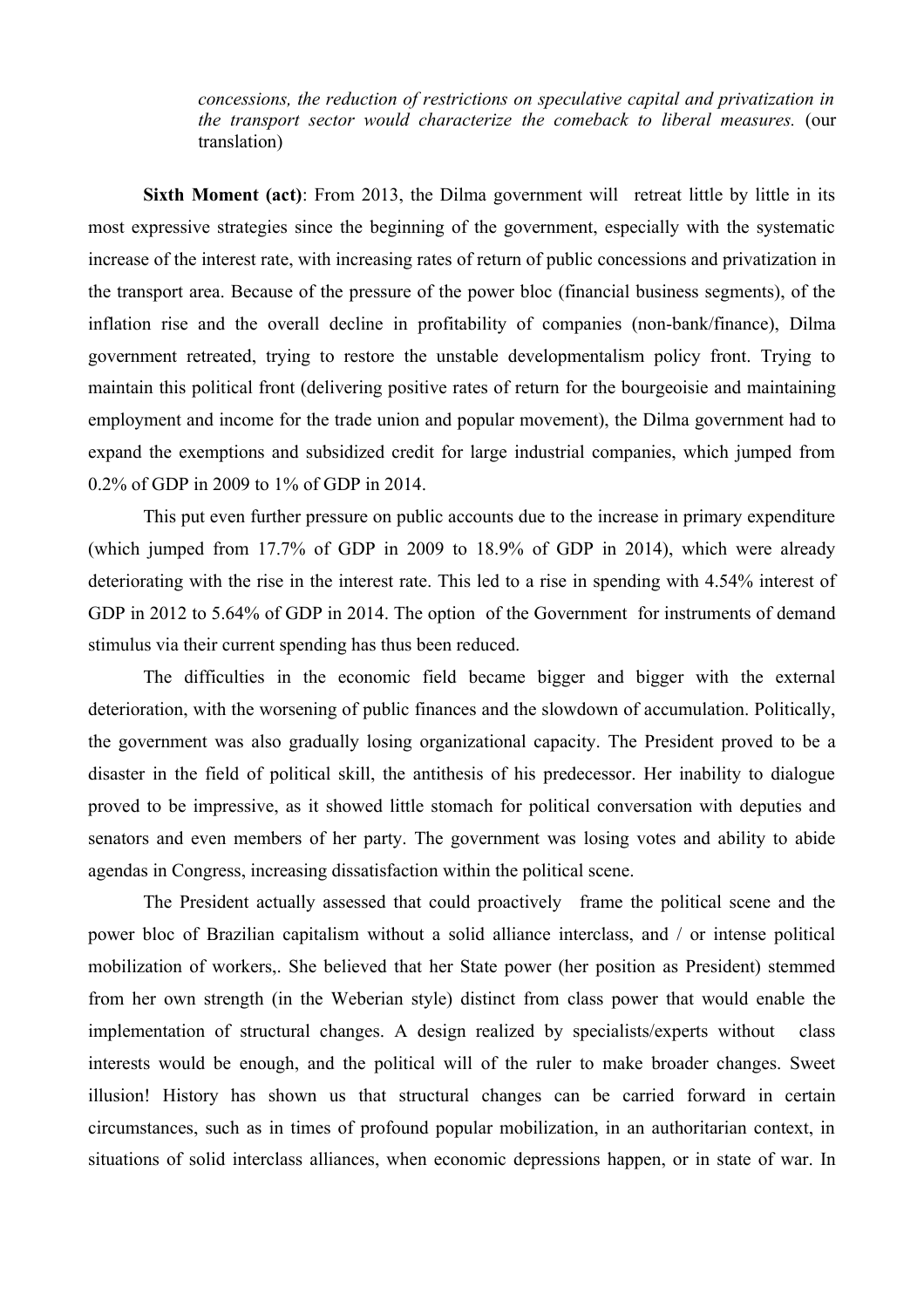these situations the State can acquire greater relative autonomy on the bloc in power and control, at least temporarily, the process of accumulation.

In this scenario, the developmentalist political Front began to disarticulate itself during the first term of President Dilma, intensifying class tensions both within the power bloc and the political party system (political scene), since the conditions that enabled this front were shattered. The President had to back down in most of the measures adopted at the beginning of her term, except for the tax exemptions. The tension on the political scene and the power bloc increased every day. The emergence and expansion of Operation Lava Jato increased pressure. Lula's project understood as a socio-economic model of center-left development sought a coalition of interests between the bourgeoisie and the trade union and popular movement - was ending up. The historical conditions today do not allow this kind of pact.

The last Brazilian presidential election campaign turned this explanation clearer. President Dilma was losing strength and legitimacy, both i) with the dominant segments - due to the drop in profitability / return on capital, increasing economic control (power sector reforms and changes in concessions) and Operation Lava Jato, which frightened and held the large national contractors; and as ii) the traditional middle class - which became increasingly angry with the reduction of power consumption (increase in inflation, especially services), with the physical proximity of the subproletariat, which now has access to services and spaces once considered exclusive of the most affluent segments, for example, air travel, and the extent of corruption in Operation Lava Jato.

**Seventh moment (act)**: To re-elect, Dilma president and his campaign adopted a directed speech to the poorest segments and trade union movements, social and popular, proposing the continuity of the model that ensured the rise in labor income and, to a certain extent, a better social inclusion. The developmentalist political Front and the "agreement" with the financial segments were definitely broken. It seemed that the second Dilma government would move toward the popular field. For part of the surprise of social movements and sectors that supported Dilma reelection, the second term started in a diametrically opposite direction. Soon after the election results, the government veered toward the orthodox economic policy and maintaining the interests of financial segments (by raising the Selic rate). Joaquim Levy and Nelson Barbosa took respectively the Ministries of Finance and Planning and carried out a tax adjustment policy which included measures of linear expenditure cuts (affecting education, despite the slogan "Brasil, Pátria educadora" -Brazil, The Nation that Educates-, health and other areas ), the reduction of labor rights and the an amnisty of the repatriation of Brazilian capital abroad sent illegally by our elites.

These measures have deepened the economic slowdown already underway, implying a reduction in GDP (-3.2% on the year in Q3 2015), the significant fall in investment (-12.7% in the year on the 3rd quarter of 2015), a rising unemployment and a reduced real income of workers. A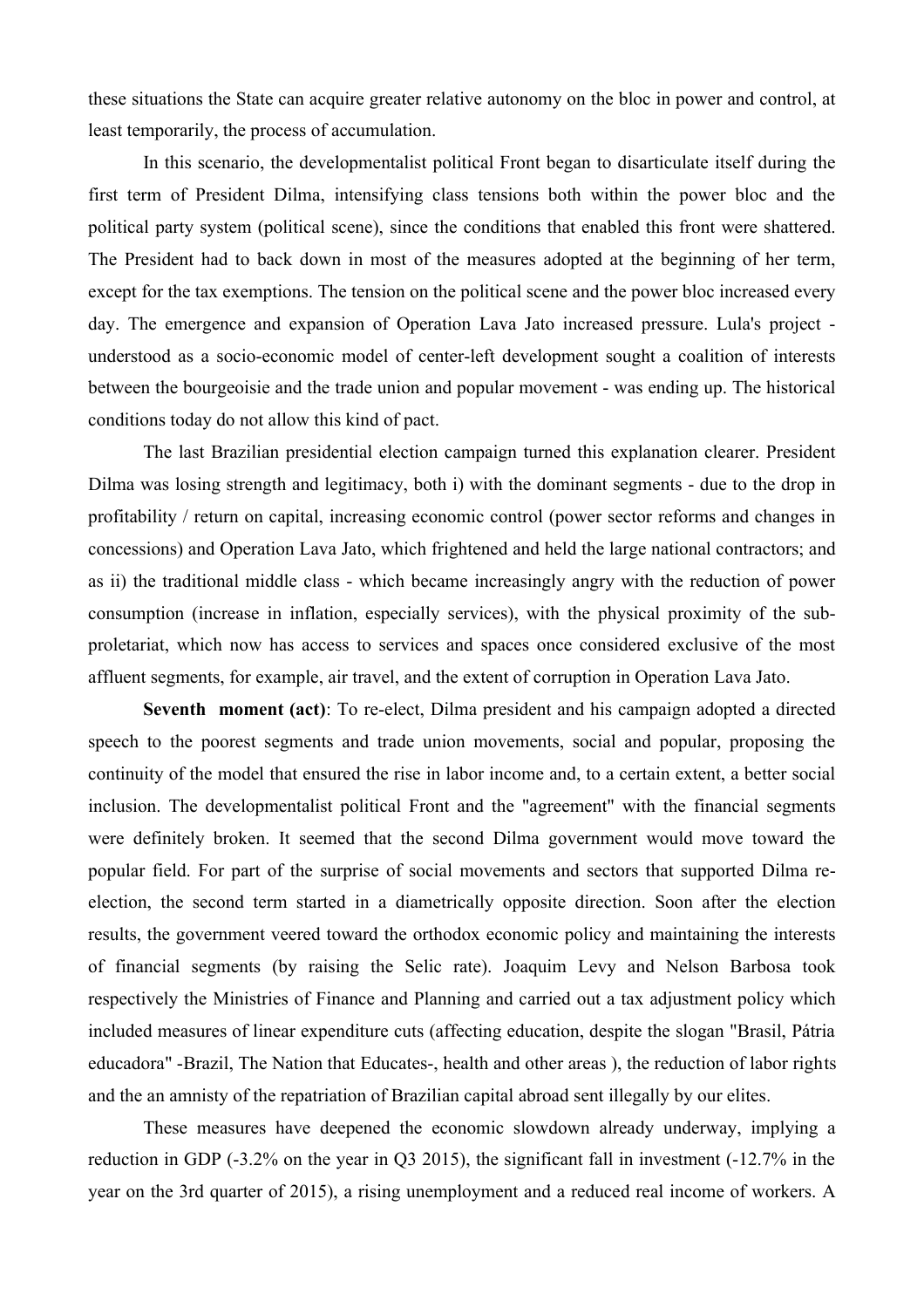situation that will get a lot worse with the new rounds of fiscal adjustment and the outcomes for the firms resulting from the Operation Lava Jato (arrests of entrepreneurs, fines and new plea bargaining).

It seemed that the strategy would be to repeat the measures adopted by the first Lula government, ie the prioritization of introducing measures aimed at recovering the confidence of markets and thus restoring growth: A new "agreement" with the dominant sectors. But this was almost impossible because of the current historical conditions (unfavorable external scenario, Operation Lava Jato, extreme distrust of elites with the PT, difficulty in mobilizing the base of the PT because of its fiscal adjustment policies, etc.). A very risky bet that has proven to be ineffective.

In recent years, under PT governments it was possible to obtain social and economic improvements at the base of the social pyramid and at its top (increase in profit rates of the various segments to the beginning of the government Dilma) and a certain flatness of income in the middle of pyramid (middle class), especially in the second half of the first government Dilma (2010-2014). Despite the improvement of top and bottom, the PT lost its distinctive political party aura, with the scandal of the "Mensalão" monthly allowance, and especially Operation Lava Jatot. It has also seen its narrative ability to "change the country" deteriorated due to its pact with the PMDB, which is a shield against the social forces. Thus, the PT has become a party like the others, enhancing the crisis of political representation in Brazil as part of the political scene. Moreover, the crisis deepened with the fiscal adjustment, destroying the already fragile parliamentary government base in Congress and creating a fracture within the PT. While the parliamentary base coupled voted against the fiscal adjustment, the political crisis has widened dramatically, especially with the focus given to the impeachment procedure prepared by Eduardo Cunha, president of the Chamber of Deputies - one of the indicted of the Operation Lava Jato.

The impeachment of President Dilma has become a real and close eventuality. Thus, the political game is being played every day (almost every hour!). A new critical point of the political crisis settled with the acceptance to proceed with the impeachment procedure by Eduardo Cunha, on 02 December 2015, and the new phases of the operation Lava Jato. The political consequences of this process are unclear (there is a high degree of randomness in the process).

The impeachment of President Dilma can be analyzed, for part of the dominant segments, as a strategy to unlock the capitalist accumulation, that is, a belief in a presumed new economic cycle. This perspective of part of the power bloc, however, underestimate the possible political consequences of the Lava Jato on the PMDB party of the current Vice President Michel Temer, who would assume the presidency in case of impeachment, and even on the other opposition parties such as the PSDB, who held the executive federal power for two terms (1994-2002). Moreover, it is important to stress that there is trial in course (Electoral Superior Court) about the campaign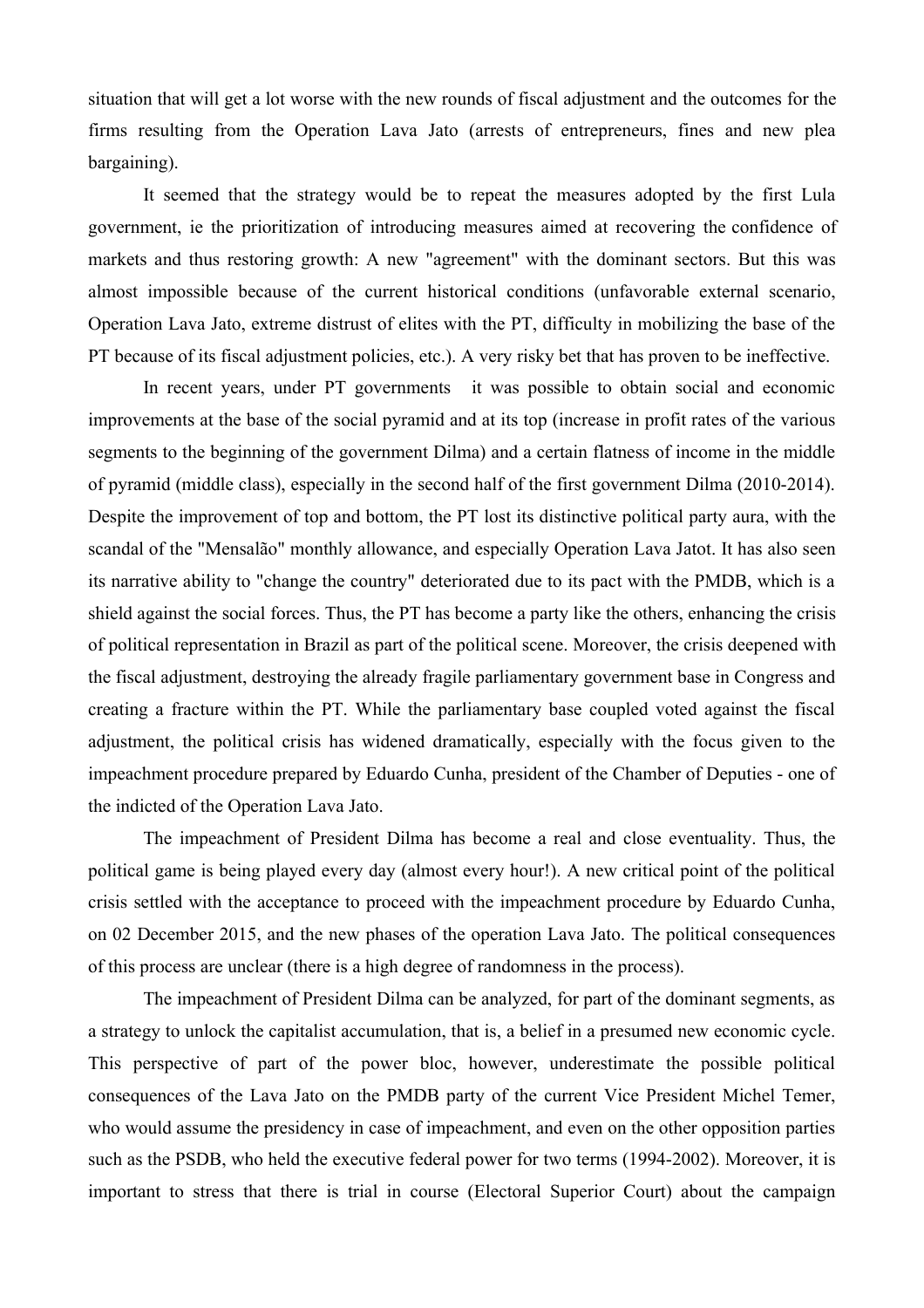donations for re-election of the presidencial ticket Dilma/Temer in 2014, which, if convicted could prevent Temer (today Vice-President) to become President, resulting thus in new presidencial elections.

Regardless of the impeachment procedure, the economic (accumulation of the power bloc) and political (political scene) situations reflect a accumulation crisis of the Brazilian capitalism much deeper than a mere crisis in the political scene. The crisis is not only the "coalition presidentialism", but rather of the capital accumulation process that expresses itself in the dynamics of the power bloc and its repercussions on the political scene. There are no clear signs that the crisis can be reversed, either with or without Dilma as President. On the contrary, what is observed is that the accumulation crisis could deepen with the outcomes of Operation Lava Jato for the entrepreneurs (arrest of the leading contractors in the country and leading banker, as the owner of the bank BTG Pactual, the sixth largest bank in 2015). Lava Jato operation - which will hardly be contained, especially after revelations made by the PT Amaral Delcídio senator after his arrest along with the owner of BTG Pactual - is breaking the current forms of historical intertwining of the power bloc of capitalism with the Brazilian State. The accumulation crisis will last until new forms of interlacing emerge. This is not visible in a near future. Long-term consequences of the crisis are more likely to happen, given the evidences we have so far.

**Eighth moment (act)**: The ongoing crisis will cause long-term consequences associated with interrelation forms of the bloc in power in Brazilian capitalism and its historical relationship with the State and the conflict between the power bloc and the dominated segment of the society (workers). The signs so far suggest that (i) we will live new rounds of pro-capitalist neo-liberal reforms and against labor; and (ii) there is already an ongoing restructuring of capital blocs in Brazilian capitalism. Such measures are likely to generate concentration and denationalization dynamic, modifying and strengthening positions of bloc fractions in power.

Should the impeachment procedure against President Dilma not succeed, she will be trapped throughout its mandate. The impeachment eventuality will serve as an instrument of pressure for the bloc in power and their representatives (the political scene) so that the government should proceed towards fiscal adjustment and, if possible, depending on the correlation of forces and the resistance of the trade union and social movements, towards new neoliberal structural reforms, as proposed by "Agenda Brasil" (An Agenda for Brazil) by PSDB economists in power from 1994-2002. For them, the barriers to growth are the result of policies of rising real wages, expansion of protection policies and public spending on universalizing policies (in health with the SUS system and to a less extent education).

Should the impeachment procedure succeed, but not the trial of Dilma-Temer for the financing of their election in 2014, the new President is likely to act in the same direction of fiscal